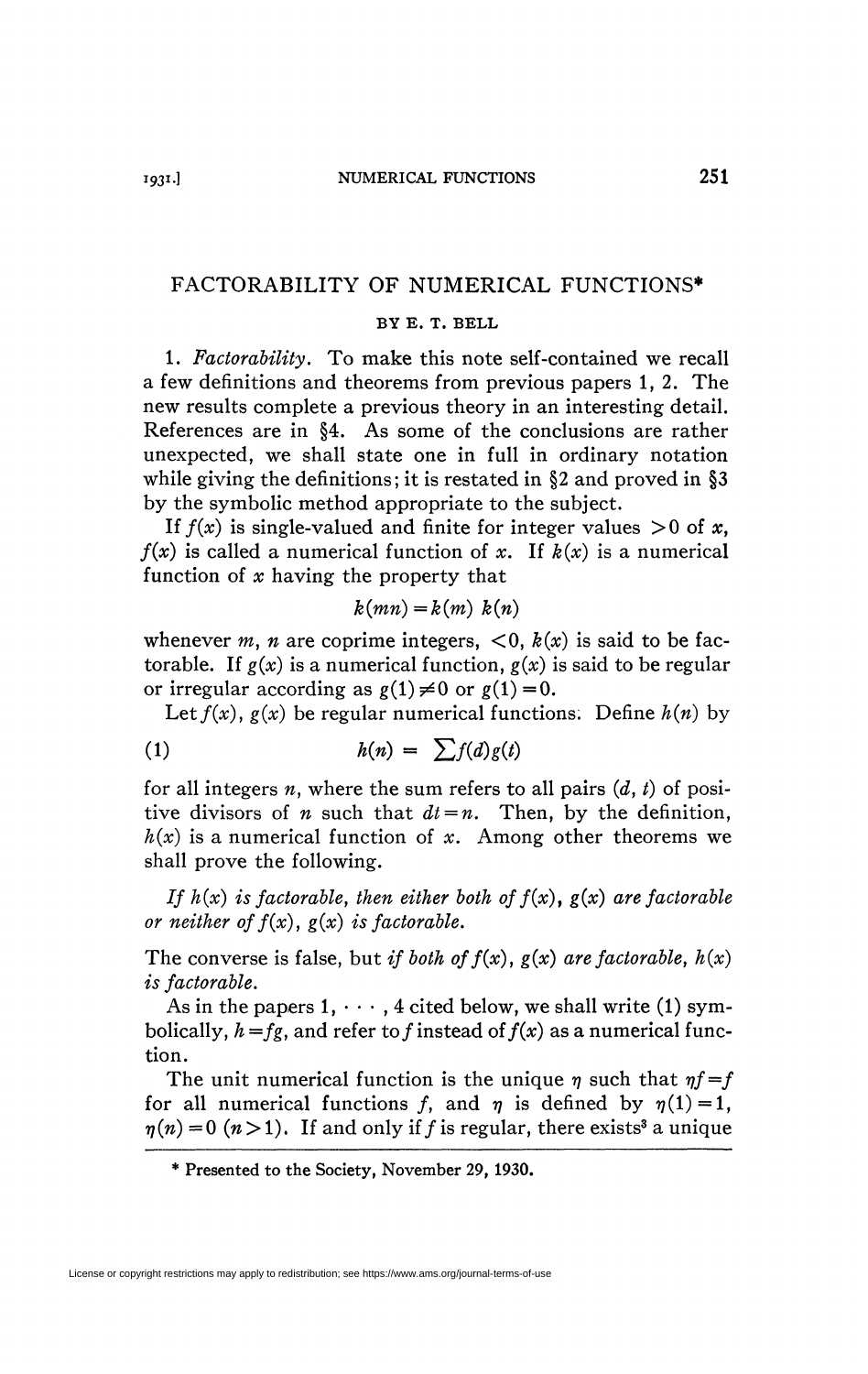regular numerical function, denoted by  $f^{-1}$ , such that  $ff^{-1} = \eta$ . It is necessary to recall that the symbolic multiplication in  $fg \cdot \cdot \cdot h$ , where  $f, g, \dots, h$  are numerical functions, is associative and commutative;<sup>2,4</sup> it is also distributive over the relevant addition,<sup>6</sup> but this is not required here. Further, if  $r$  is an integer  $> 0$ ,  $f^r$  denotes the product (in the above sense) of  $r$  factors  $f$ ; if *s* is a rational number,  $f^s = g$  is interpreted as  $f^a = g^b$ , where a, b are coprime integers (positive or negative) and  $s = a/b$ . If in the last one of a, b is negative, say b, we may write  $f^a = g^b$  in the equivalent forms  $f^a g^{-b} = \eta$ , *b* positive.

If and only if  $f$  is regular and factorable it has a generator<sup>2,5</sup> of the form

$$
\Gamma(f) \equiv 1 + F_1(\rho)z + F_2(\rho)z^2 + \cdots,
$$

where the series need not terminate, and the *F's* are single-valued functions of  $\phi$ . For details we must refer to previous papers.<sup>5</sup> If *a, b, • - -* , are rational numbers, and

$$
\Gamma(f),\,\Gamma(g),\,\cdots,\,\Gamma(h)
$$

are the generators of the regular factorable numerical functions  $f, g, \dots, h$ , the generator<sup>5</sup> of  $fg \cdots h$  is that branch of the formal expansion of

 $(\Gamma(f))^a(\Gamma(g))^b \cdot \cdot \cdot (\Gamma(h))^c$ 

whose term free of  $p$ ,  $z$  is 1. If  $f$ ,  $g$ ,  $\dots$ ,  $h$  are regular, so also is  $fg \cdot \cdot \cdot h$ .

2. *Theorems.* The first is implicit in the previous papers, but we state it here for completeness, as it is used in the proofs.

THEOREM 1. *If f is a regular numerical function and r is a rational number, f<sup>r</sup> is factorable if and only if f is factorable. If*   $f, g, \dots, h$  are regular factorable numerical functions and a, *b*,  $\cdots$ , *c* are rational numbers,  $f^a \, g^b \cdots h^c$  is factorable.

LEMMA. *If f, g, h are numerical functions such that f, g are regular and*  $fg = h$ *, then either both of f, g are factorable or neither °ff> £ is factorable.* 

This is used in proving the next, which includes the lemma.

THEOREM 2. If  $f, g, \cdots, h, k$  are numerical functions, of which  $f, g, \cdots, h$  are regular and  $k$  is factorable, such that

$$
f^a g^b \cdot \cdot \cdot h^c = k,
$$